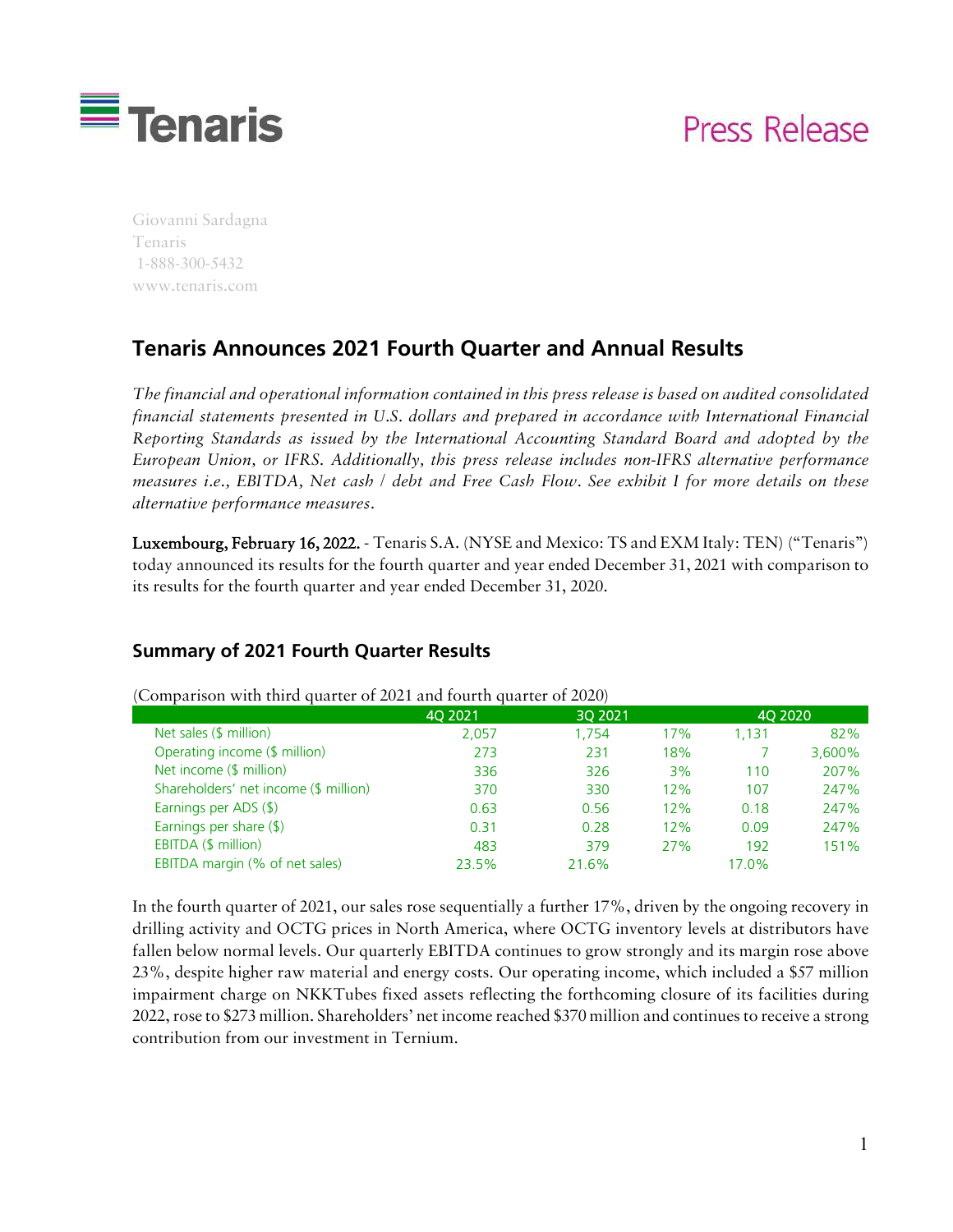With the recovery in activity and the ongoing ramp up of our production facilities in the USA, our working capital rose during the quarter and we recorded a negative free cash flow for the quarter of \$23 million. Following interim dividend payments of \$153 million in November, we ended the year with a positive net cash balance of \$700 million.

#### **Summary of 2021 Annual Results**

|                                              | 12M 2021 | 12M 2020 | Increase/(Decrease) |
|----------------------------------------------|----------|----------|---------------------|
| Net sales (\$ million)                       | 6,521    | 5,147    | 27%                 |
| Operating income (loss) (\$ million)         | 708      | (663)    | 207%                |
| Net income (loss) (\$ million)               | 1.053    | (642)    | 264%                |
| Shareholders' net income (loss) (\$ million) | 1,100    | (634)    | 273%                |
| Earnings (losses) per ADS (\$)               | 1.86     | (1.07)   | 273%                |
| Earnings (losses) per share (\$)             | 0.93     | (0.54)   | 273%                |
| EBITDA* $(\$$ million)                       | 1.359    | 638      | 113%                |
| EBITDA margin (% of net sales)               | 20.8%    | 12.4%    |                     |

\*EBITDA is defined as operating (loss) income plus depreciation, amortization and impairment charges / (reversals). EBITDA includes severance charges of \$29 million in 2021 and \$142 million in 2020. If these charges were not included EBITDA would have amounted to \$1,388 million (21.3%) in 2021 and \$780 million (15.2%) in 2020.

In 2021, our results recovered strongly from the worst effects of the pandemic bolstered by the recovery in oil and gas drilling activity in the Americas and the structural measures we took to improve our profitability over the longer term. Our sales rose 27% year on year, while our EBITDA more than doubled with the margin surpassing its pre-pandemic level. At the net income level, our result benefited from an extraordinary contribution from our equity participations in Ternium and Usiminas, reflecting record prices in the flat steel sector, which contrasts with that of 2020, which was impacted by \$622 million impairment charges on the carrying value of goodwill and other assets in the United States.

Operating cash flow for the year amounted to \$119 million in 2021, compared to \$1,520 million in 2020 due to a working capital build of \$1.0 billion driven by the ramp up of activity. Although in absolute amounts the build up in working capital in 2021 was similar to the corresponding reduction in 2020, it is lower in terms of days of sales and includes higher raw material and energy costs embedded in inventories. After capital expenditures of \$240 million and dividend payments of \$319 million during the year, our net cash position declined to \$700 million at the end of the year.

#### **Climate Change**

After establishing our mid-term target for reducing the intensity of carbon emissions from our tubular operations worldwide by 30% compared to a 2018 baseline by the year 2030, we made good progress towards this strategic objective during 2021. By focusing on energy efficiency measures and the reduction of the use of pig iron in our electric furnaces, the carbon emissions intensity of our tubular operations have declined to 1.2 tons of CO<sub>2</sub> per ton of steel processed, which compares with the 1.4 tons of CO<sub>2</sub> per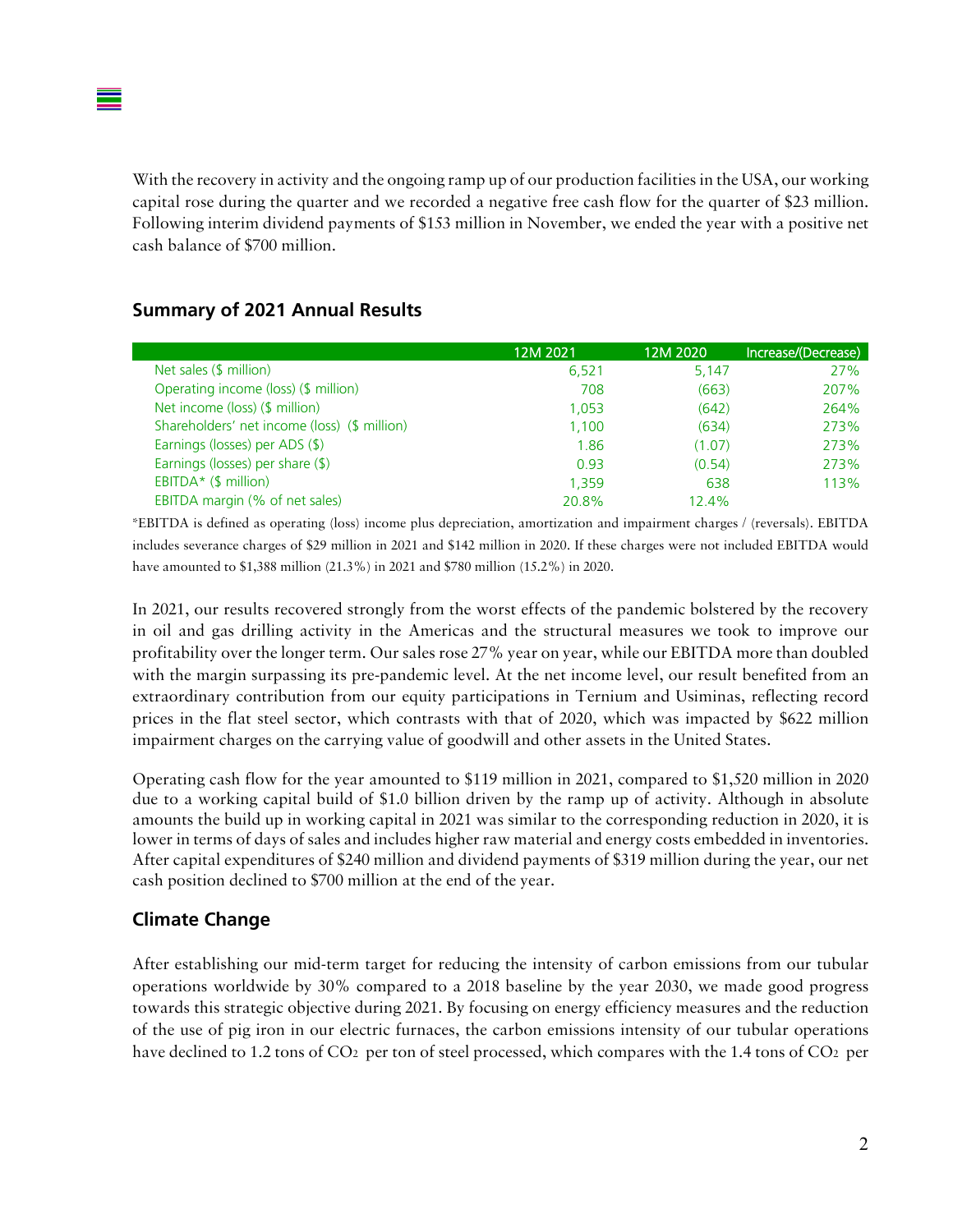ton of steel processed in 2018 and 1.3 tons of  $CO<sub>2</sub>$  per ton of steel processed in 2020. These figures use worldsteel methodology with local emission factors for purchased electricity.

These reductions have been principally in our Scope 3 emissions. Now, we are looking to reduce the intensity of our Scope 2 emissions by increasing the use of renewable energy in a number of our facilities around the world. In this respect, our Board of Directors has approved an investment plan to build a wind farm in Argentina at a cost of \$190 million which would reduce our  $CO<sub>2</sub>$  emissions in that country by around 150,000 tons per year, and supply close to 50% of the electric energy requirements at our Siderca integrated seamless pipe mill. This investment is expected to be completed during 2023.

#### **Market Background and Outlook**

The global economy has rebounded strongly this year and, with it demand for energy including oil and gas. Oil and gas production increases have not kept pace with increases in consumption resulting in lower inventory levels and higher prices. Prices for oil exceed pre-pandemic levels and prices for LNG reached unprecedented levels during the fourth quarter of 2021.

Although investments in oil and gas drilling are expected to increase during 2022, from their low levels over the past two years, the level of spending is unlikely to return to pre-pandemic levels, as the oil and gas majors and publicly-listed US shale producers prioritize capital discipline and returns to shareholders, while OPEC+ countries continue to manage production level increases.

Drilling activity is increasing around the world. Over the past year, the increase has been led by the U.S. and Canada where it will continue at a lower pace. Latin America is leading the recovery in offshore drilling activity, with rises in Brazil, Mexico and Guyana, while onshore drilling activity should step up in the Vaca Muerta shale in Argentina if country investment conditions allow. In the Eastern Hemisphere, the more recent recovery in drilling activity should extend further through the year, led by the Middle East.

In the first half of 2022, we anticipate further increases in sales on higher prices in North America and shipments to an offshore pipeline in Europe. In the second quarter, we should see a significant recovery of sales in the Middle East and Africa. Despite higher energy costs in Europe, our EBITDA margin should also continue to increase in the first half.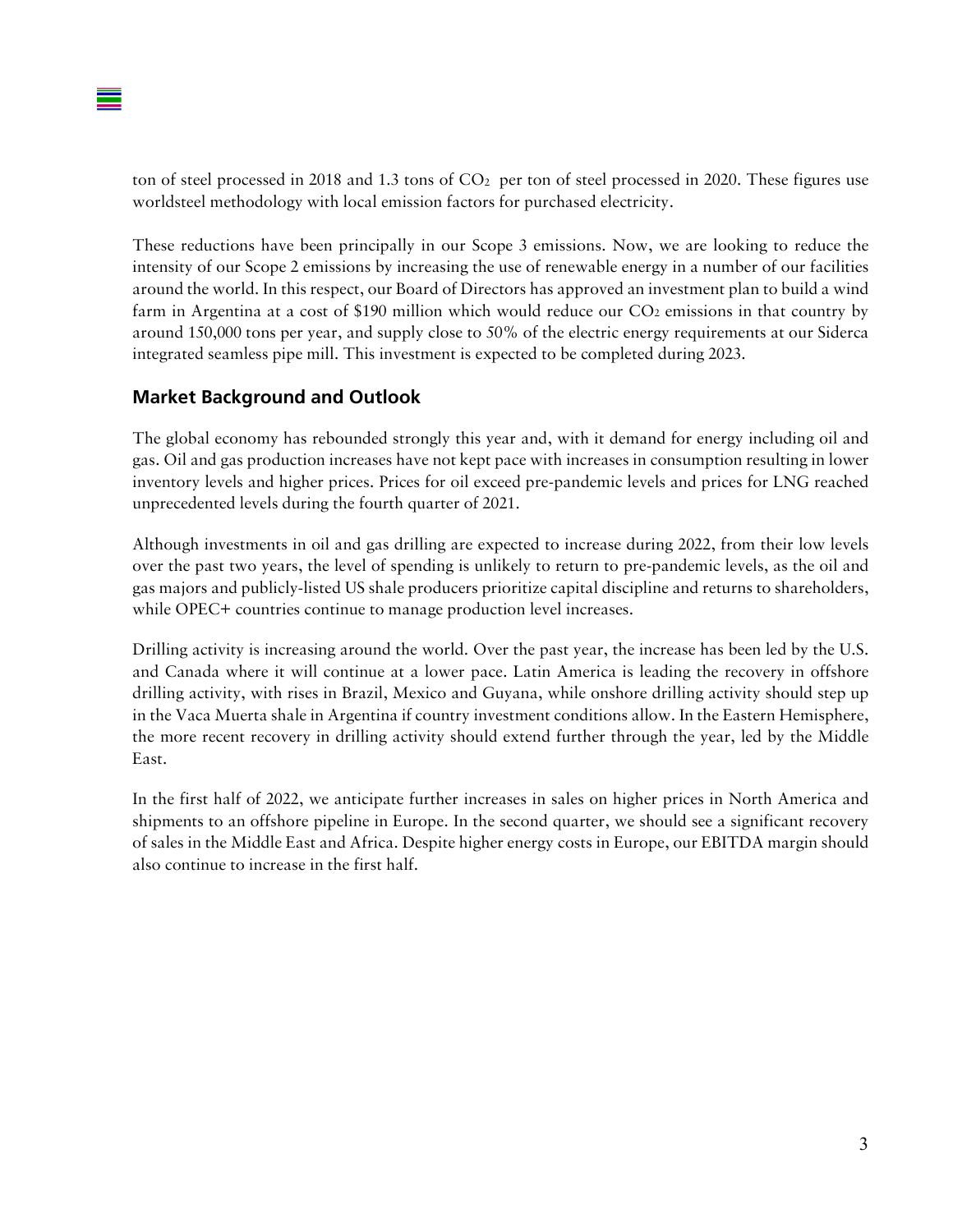#### **Annual Dividend Proposal**

Upon approval of the Company´s annual accounts in March 2022, the board of directors intends to propose, for approval of the annual general shareholders' meeting to be held on May 3, 2022, the payment of dividends in an aggregate amount of approximately \$484 million, which would include the interim dividend of approximately \$153 million paid in November 2021. If the annual dividend is approved by the shareholders, a dividend of \$0.28 per share (\$0.56 per ADS), or approximately \$331 million, will be paid on May 25, 2022, with an ex-dividend date on May 23, 2022 and record date on May 24, 2022.

| Tubes Sales volume (thousand metric tons) | 4Q 2021 | 30 20 21 |         |                | 4Q 2020 |
|-------------------------------------------|---------|----------|---------|----------------|---------|
| <b>Seamless</b>                           | 731     | 675      | 8%      | 423            | 73%     |
| Welded                                    | 68      | 71       | $(4\%)$ | 103            | (34%)   |
| <b>Total</b>                              | 799     | 746      | 7%      | 526            | 52%     |
| <b>Tubes</b>                              | 40 2021 | 3Q 2021  |         | <b>40 2020</b> |         |
| (Net sales - \$ million)                  |         |          |         |                |         |
| North America                             | 1,118   | 901      | 24%     | 391            | 186%    |
| South America                             | 341     | 314      | 8%      | 160            | 113%    |
| Europe                                    | 167     | 141      | 19%     | 137            | 22%     |
| Middle East & Africa                      | 209     | 199      | 5%      | 294            | (29%)   |
| Asia Pacific                              | 75      | 52       | 44%     | 68             | 10%     |
| Total net sales (\$ million)              | 1.910   | 1.607    | 19%     | 1.050          | 82%     |
| Operating income (\$ million)             | 245     | 200      | 22%     | з              | 8,059%  |
| Operating margin (% of sales)             | 12.8%   | 12.4%    |         | 0.3%           |         |

#### **Analysis of 2021 Fourth Quarter Results**

*Net sales of tubular products and services* increased 19% sequentially and 82% year on year. Volumes increased 7% sequentially and 52% year on year while average selling prices increased 11% sequentially and 20% year on year. In North America, sales increased 24% sequentially reflecting higher prices and volumes for OCTG throughout the region following higher drilling activity and declining market inventory levels. In South America, we had higher sales in Argentina with increased activity in Vaca Muerta but lower sales of connectors and offshore line pipes in Brazil. In Europe sales increased 19% sequentially due to higher sales of offshore line pipes, with the first deliveries to the Sakarya project in Turkey, and higher prices on mechanical pipe sales to distributors. In the Middle East and Africa sales remained at low levels, particularly in Kuwait pending the transition to the new contract, however Rig Direct® sales in U.A.E. are ramping up. In Asia Pacific sales increased 44% sequentially, mainly due to higher sales of high alloy products in China.

*Operating income from tubular products and services*, amounted to \$245 million in the fourth quarter of 2021, compared to \$200 million in the previous quarter and \$3 million in the fourth quarter of 2020. Operating results of the quarter include a \$57 million impairment charge on NKKTubes fixed assets. During the quarter the operating margin increased following an 11% increase in average selling prices while cost of sales per ton increased 9% as higher raw materials and energy costs were offset by higher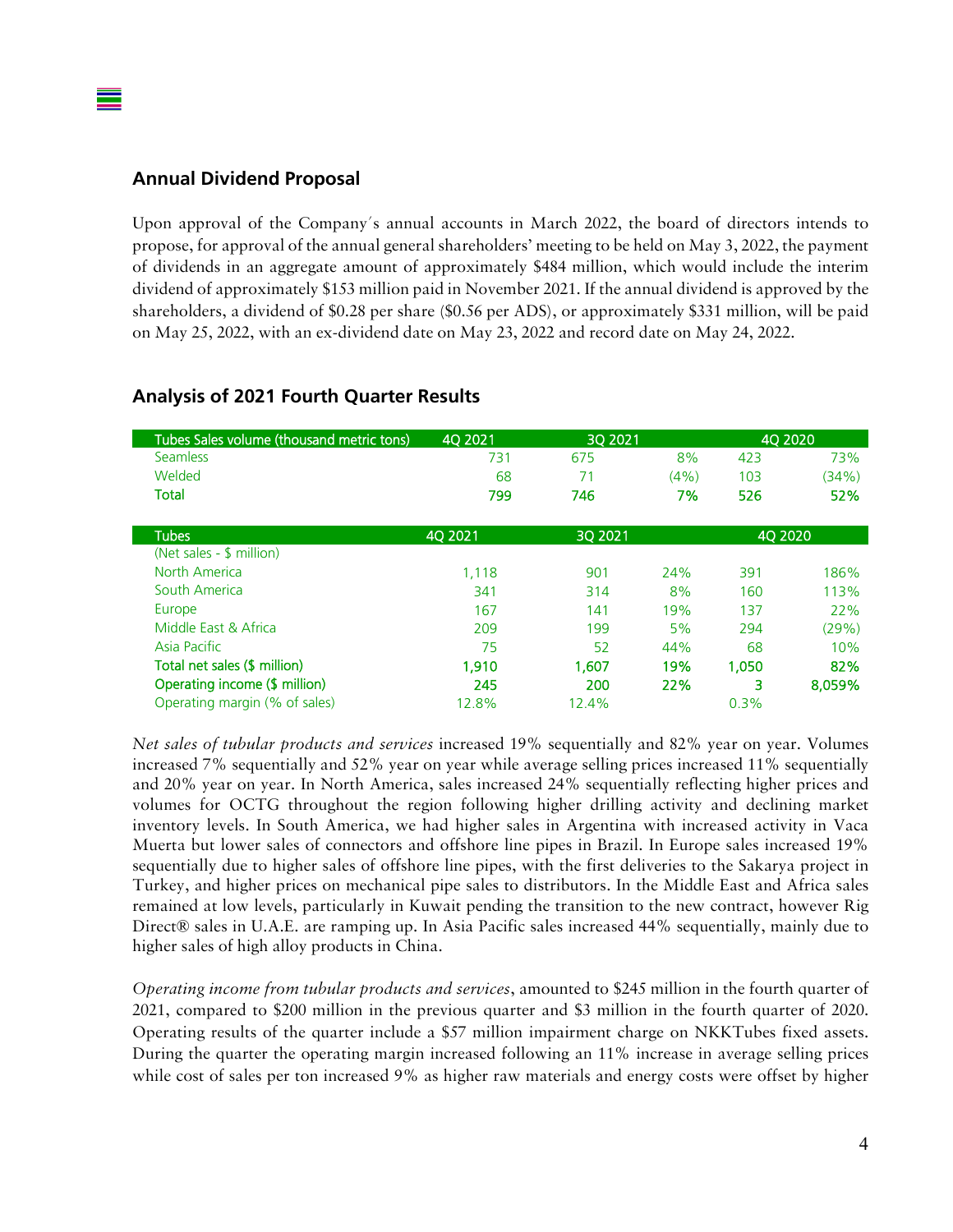prices mainly in North America thanks to an increase in drilling activity and lower market inventory levels. SG&A as a percentage of sales also declined sequentially.

| <b>Others</b>                 | 40 20 21 | 30 20 21 |      | 40 20 20 |      |
|-------------------------------|----------|----------|------|----------|------|
| Net sales (\$ million)        | 147      | 147      | ጋ%   |          | 82%  |
| Operating income (\$ million) | 29       |          | (9%) |          | 609% |
| Operating margin (% of sales) | 19.4%    | 21.4%    |      | $5.0\%$  |      |

*Net sales of other products and services* remained flat sequentially while they increased 82% year on year. Sequentially, a steep decline in sales and operating income at our industrial equipment business in Brazil was offset mainly by an improvement in sales and results from the sale of energy and excess raw materials and of pipes for construction activities from our Piombino facility in Italy.

Selling, general and administrative expenses, or SG&A, amounted to \$338 million (16.4% of net sales), compared to \$317 million (18.1%) in the previous quarter and \$242 million (21.4%) in the fourth quarter of 2020. While SG&A expenses increased sequentially, mainly due to higher selling expenses, labor costs and services and fees, partially offset by a decrease in the provision for contingencies, they declined as a percentage of sales.

Impairment charge. In December, 2021, as a result of the expected termination of our NKKTubes joint venture, we recorded a \$57 million impairment on its fixed assets.

Other operating income amounted to \$12 million in the fourth quarter of 2021, compared with \$8 million in the previous quarter and \$14 million in the fourth quarter of 2020. The result of the quarter is mainly explained by a \$7 million gain from the sale of the Geneva structural pipe business in the United States on November 1, 2021.

Financial results were a gain of \$2 million in the fourth quarter of 2021, close to zero in the previous quarter and a loss of \$14 million in the fourth quarter of 2020. Result of the quarter is mainly explained by a \$1 million net interest expense offset by a \$3 million net foreign exchange gain.

Equity in earnings of non-consolidated companies generated a gain of \$133 million in the fourth quarter of 2021, compared to \$154 million in the previous quarter and \$81 million in the same period of 2020. These positive results are mainly derived from our equity investment in Ternium (NYSE:TX) and Usiminas.

Income tax charge amounted to \$72 million in the fourth quarter of 2021, compared to \$59 million in the previous quarter and \$35 million in the fourth quarter of 2020. Taxes increased during the quarter due to the better results at several subsidiaries following the improvement in activity.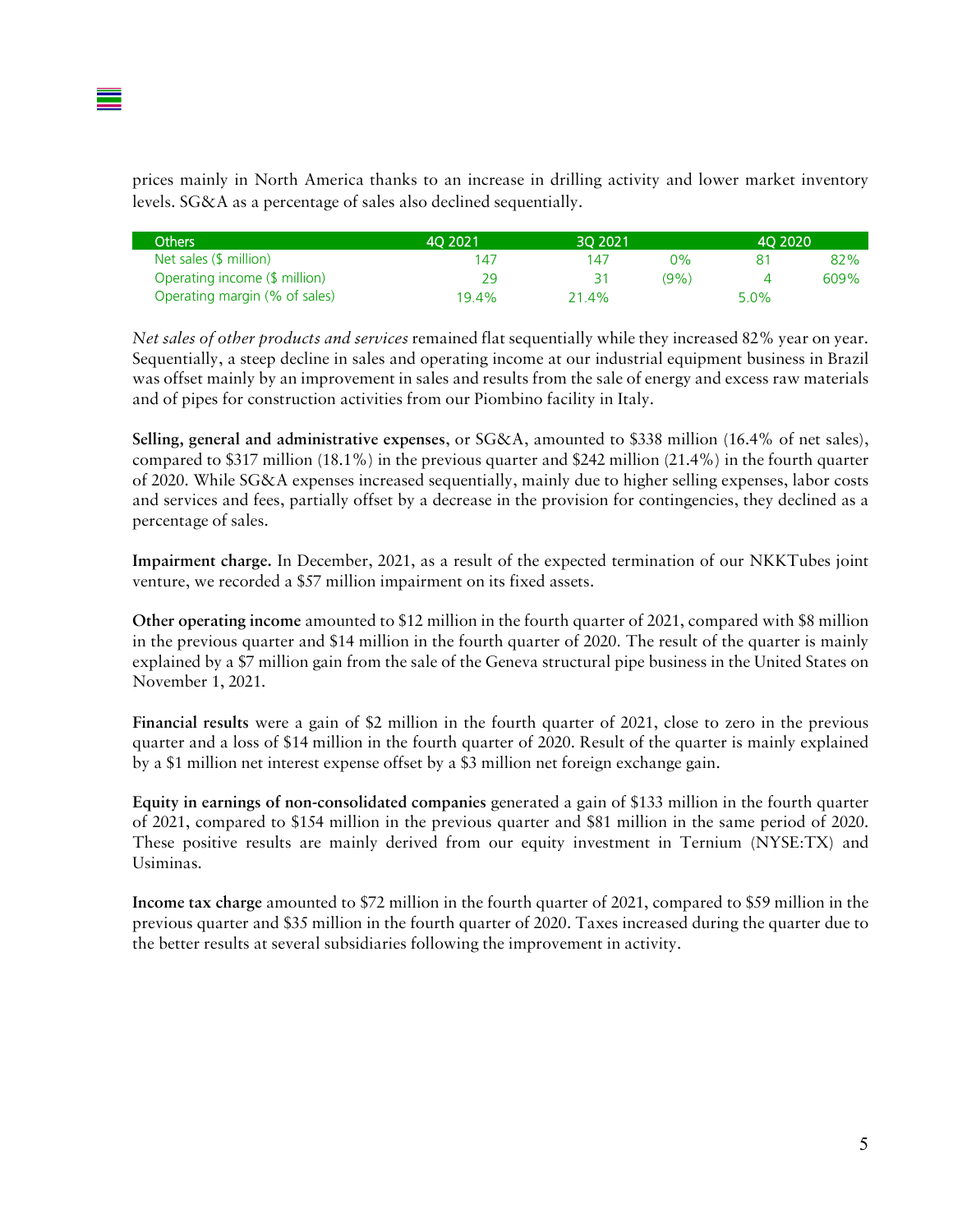### **Cash Flow and Liquidity of 2021 Fourth Quarter**

Net cash provided by operations during the fourth quarter of 2021 was \$46 million, compared with \$53 million in the previous quarter and \$139 million in the fourth quarter of 2020. As activity continues to recover working capital continues to rise showing a \$373 million increase during the quarter, mainly driven by higher inventories and trade receivables.

With capital expenditures of \$69 million for the fourth quarter of 2021 (\$74 million in the previous quarter and \$38 million in the fourth quarter of 2020), during the quarter we had a negative free cash flow of \$23 million.

Following dividend payments of \$153 million during the quarter, we maintained a positive net cash position of \$700 million at December 31, 2021.

| Tubes Sales volume (thousand metric tons) | 12M 2021 | 12M 2020 | Increase/(Decrease) |
|-------------------------------------------|----------|----------|---------------------|
| <b>Seamless</b>                           | 2,514    | 1,918    | 31%                 |
| Welded                                    | 289      | 480      | $(40\%)$            |
| Total                                     | 2,803    | 2,398    | 17%                 |
| <b>Tubes</b>                              | 12M 2021 | 12M 2020 | Increase/(Decrease) |
| (Net sales - \$ million)                  |          |          |                     |
| North America                             | 3,240    | 2,108    | 54%                 |
| South America                             | 1.051    | 660      | 59%                 |
| Europe                                    | 622      | 566      | 10%                 |
| Middle East & Africa                      | 832      | 1.194    | (30%)               |
| Asia Pacific                              | 249      | 315      | (21%)               |
| Total net sales (\$ million)              | 5.994    | 4,844    | 24%                 |
| Operating income (loss) (\$ million)      | 613      | (616)    | 200%                |
| Operating margin (% of sales)             | 10.2%    | (12.7%)  |                     |

#### **Analysis of 2021 Annual Results**

*Net sales of tubular products and services* increased 24% to \$5,994 million in 2021, compared to \$4,844 million in 2020, reflecting a 17% increase in volumes and a 6% increase in average selling prices. In North America sales increased 54% as there was a recovery in volumes and prices throughout the region, led by the U.S. onshore market. In South America sales increased 59% driven by a recovery in sales in Argentina and the Andean region partially offset by lower sales of connectors in Brazil. In Europe sales increased 10% thanks to a strong growth in sales to the mechanical and automotive sectors partially compensated by lower sales of OCTG products throughout the region. In the Middle East & Africa sales declined 30% as sales in U.A.E. remained stable during the year while sales of OCTG and offshore line pipe declined in the rest of the region. In Asia Pacific sales declined 21% due to lower sales of OCTG throughout the region.

*Operating results from tubular products and services*, amounted to a gain of \$613 million in 2021, compared to a loss of \$616 million in 2020. Tubes operating income in 2021 is net of a \$57 million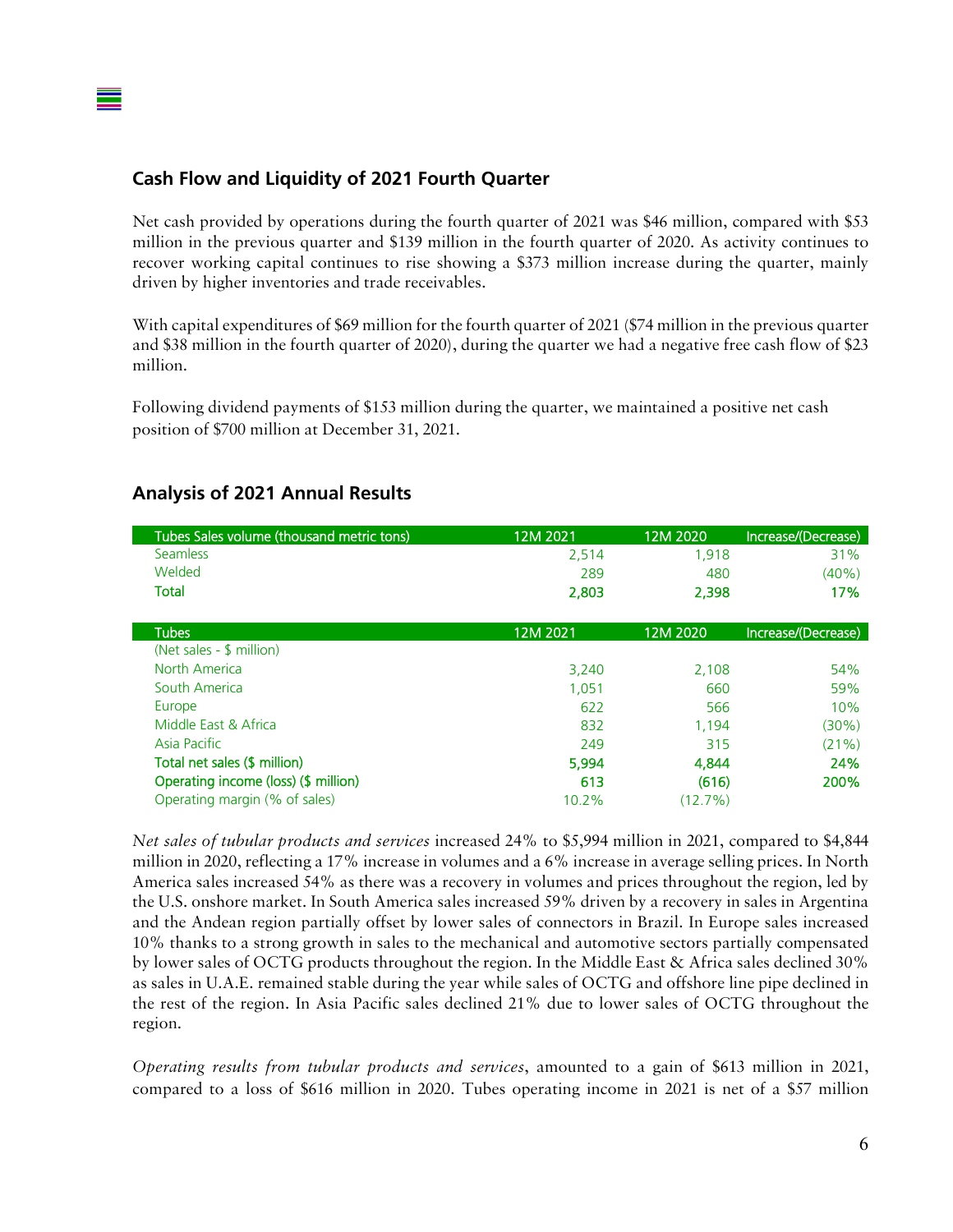impairment charge on NKKTubes fixed assets and severance charges of \$27 million, while in 2020 the operating loss includes an impairment charge of \$582 million, accelerated depreciations and amortizations of \$56 million and severance charges of \$139 million. The improvement in operating results was driven by the recovery in sales (volumes and prices), while an increase in raw material and energy costs was partially offset by an improvement in industrial performance due to the increased levels of activity and utilization of production capacity.

| Others                               | 12M 2021 | 12M 2020   | Increase/(Decrease) |
|--------------------------------------|----------|------------|---------------------|
| Net sales (\$ million)               | 528      | 303        | 74%                 |
| Operating income (loss) (\$ million) | 95       | (47)       | 300%                |
| Operating margin (% of sales)        | 179%     | $(15.6\%)$ |                     |

*Net sales of other products and services* increased 74% from \$303 million in 2020 to \$528 million in 2021, mainly due to higher sales of energy and excess raw materials and sucker rods, as well as our new oilfield services business in Argentina which offers hydraulic fracturing and coiled tubing services.

*Operating results from other products and services*, amounted to a gain of \$95 million in 2021, compared to a loss of \$47 million in 2020. In 2020, Others operating income included an impairment charge of \$40 million. The increase in profitability is mainly due to the sucker rods business, our new oil services business and from the sale of excess raw materials and energy.

Selling, general and administrative expenses, or SG&A, amounted to \$1,207 million (18.5% of net sales), compared to \$1,119 million (21.7%) in 2020. During 2021 SG&A includes \$16 million of leaving indemnities, while in 2020 leaving indemnities were \$61 million. The 2021 increase in SG&A is mainly due to higher selling expenses, following the increase in sales.

Impairment charge. In December, 2021, as a result of the expected termination of our NKKTubes joint venture, we recorded a \$57 million impairment on its fixed assets. In 2020 we recorded an impairment charge of \$622 million on the carrying value of goodwill and other assets in the United States.

Other operating results amounted to a gain of \$62 million in 2021, compared to a gain of \$19 million in 2020. The gain in 2021 is mainly due to a \$36 million recognition of fiscal credits in Brazil and the profit from the sale of assets.

Financial results amounted to a gain of \$23 million in 2021, compared to a loss of \$65 million in 2020. The variation is mainly explained by a \$23 million improvement in net interest income, mainly due to interests from fiscal credits in Brazil received in the second quarter, and a \$64 million improvement in net foreign exchange results, mainly related to the depreciation of the Euro, the Brazilian real and the Mexican peso in 2020. These results are to a large extent offset by changes to our currency translation reserve.

Equity in earnings of non-consolidated companies generated a gain of \$513 million in 2021, compared to \$109 million in 2020. These results were mainly derived from our equity investment in Ternium (NYSE:TX) and Usiminas, and reflect the good dynamics at the flat steel sector derived from record high steel prices.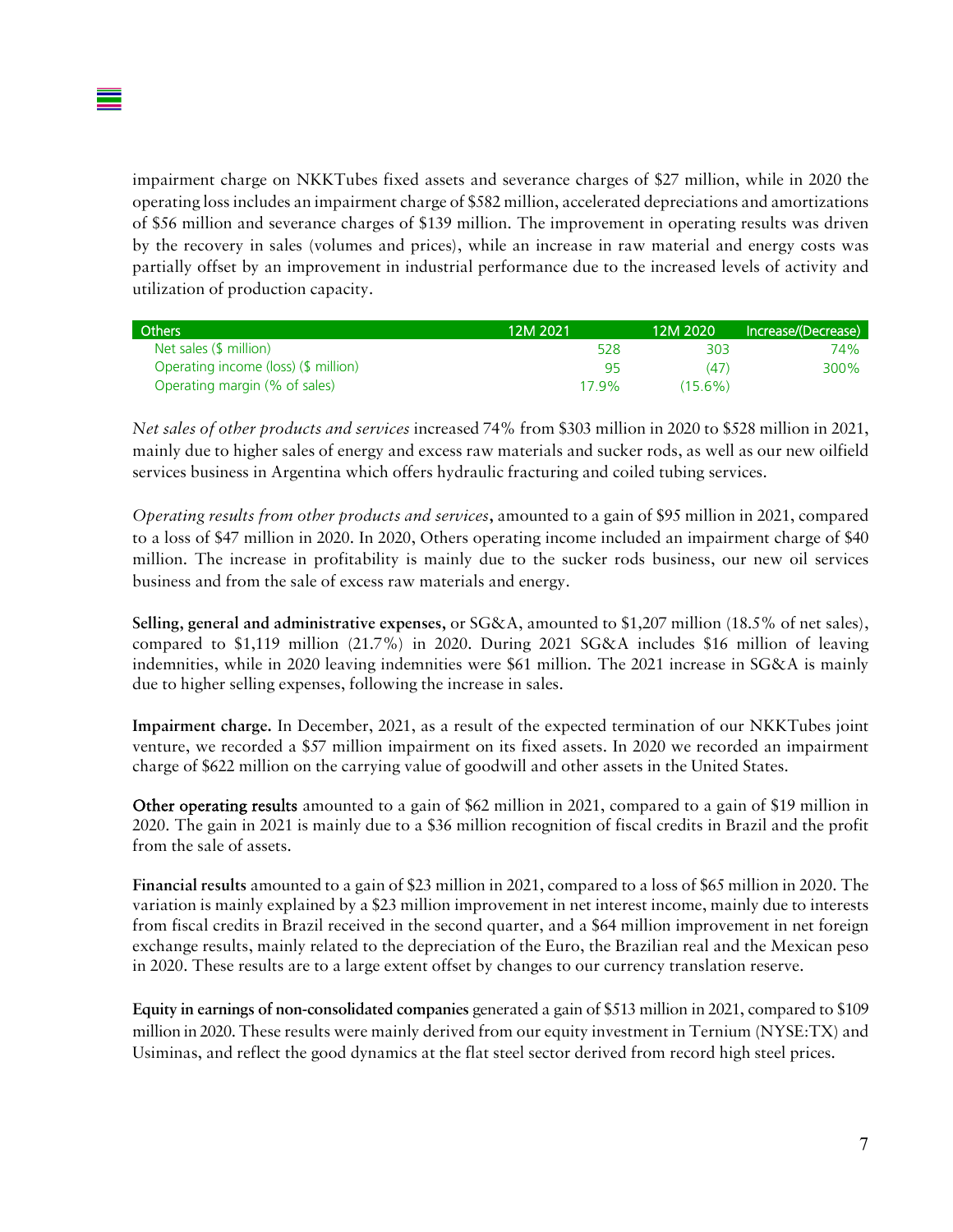Income tax charge amounted to \$189 million in 2021, compared to \$23 million in 2020, reflecting better results in several subsidiaries following the increase in activity in 2021.

Net income amounted to \$1,053 million in 2021, compared with a net loss of \$642 million in 2020. The change in results reflects the recovery in sales (volumes and prices) following the improvement in the operating environment, while an increase in raw material and energy costs was partially offset by an improvement in industrial performance due to the increased levels of activity and utilization of production capacity. Additionally, our results in 2021 were boosted by an extraordinary contribution from our equity participations, mainly Ternium, reflecting the good dynamics in the flat steel sector derived from record high steel prices, while 2020 was impacted by a \$622 million impairment on the carrying value of goodwill and other assets in the United States.

### **Cash Flow and Liquidity of 2021**

Net cash provided by operations in 2021 was \$119 million (net of \$1.046 million used in working capital), compared to \$1,520 million (including \$1,059 million working capital reduction) in 2020.

With capital expenditures of \$240 million, we had a negative free cash flow of \$120 million in 2021, compared to a positive free cash flow of \$1,327 million in 2020.

Following dividend payments of \$319 million during 2021, we maintained a positive net cash position of \$700 million at December 31, 2021.

#### **Conference call**

Tenaris will hold a conference call to discuss the above reported results, on February 17, 2022, at 10:00 a.m. (Eastern Time). Following a brief summary, the conference call will be opened to questions. To access the conference call dial in +1 866 789 1656 within North America or +1 630 489 1502 Internationally. The access number is "1560918". Please dial in 10 minutes before the scheduled start time. The conference call will be also available by webcast at intenaris.com/events-and-presentations.

A replay of the conference call will be available on our webpage ir.tenaris.com/events-andpresentations or by phone from 1:00 pm ET on February 17 through 1:00 pm on February 25, 2022. To access the replay by phone, please dial +1 855 859 2056 or +1 404 537 3406 and enter passcode "1560918" when prompted.

*Some of the statements contained in this press release are "forward-looking statements". Forward-looking statements are based on management's current views and assumptions and involve known and unknown risks that could cause actual results, performance or events to differ materially from those expressed or implied by those statements. These risks include but are not limited to risks arising from uncertainties as to future oil and gas prices and their impact on investment programs by oil and gas companies.*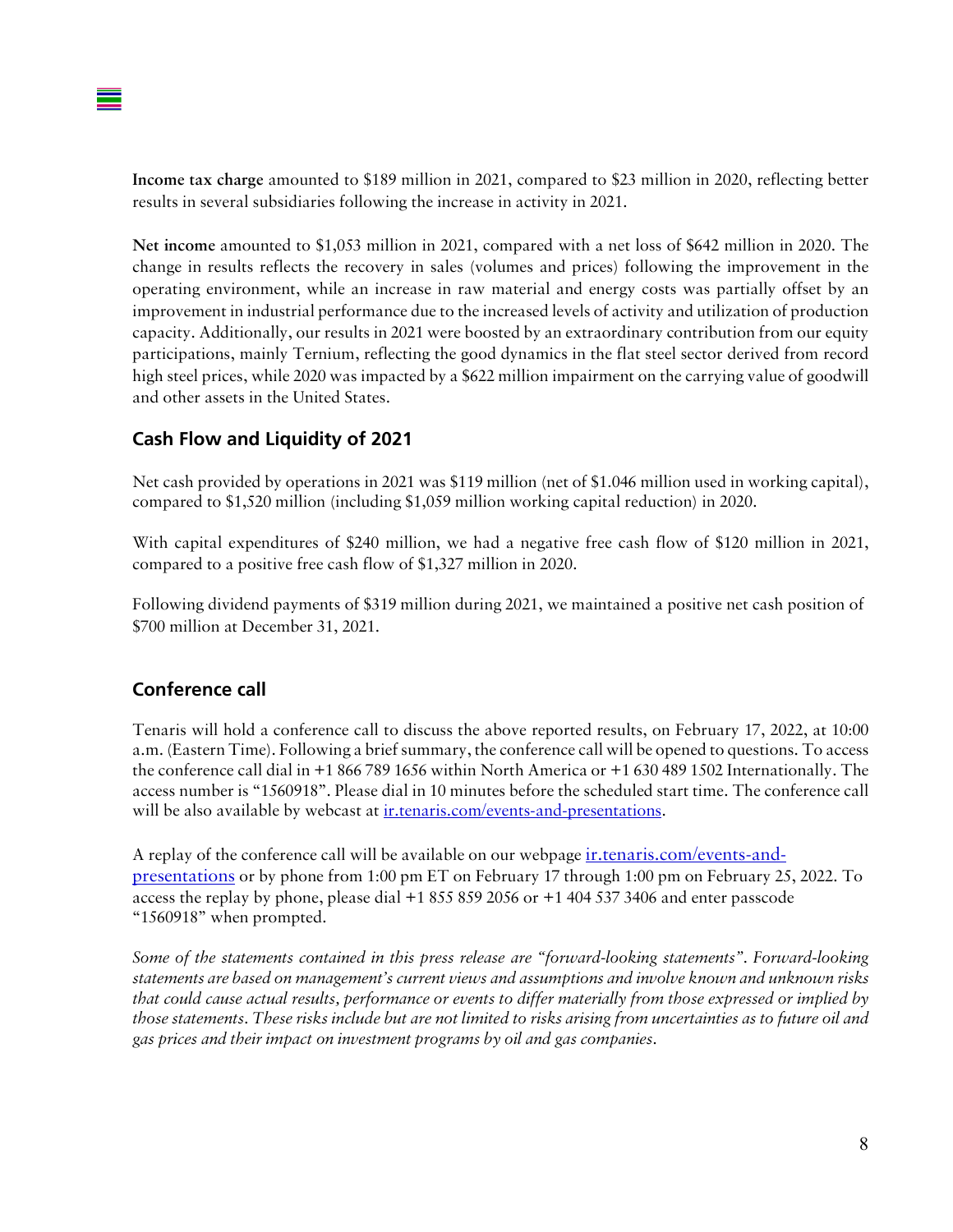## Consolidated Income Statement

 $\equiv$ 

| (all amounts in thousands of U.S. dollars)                                              | Three-month period<br>ended December 31, |            | Twelve-month period<br>ended December 31, |               |
|-----------------------------------------------------------------------------------------|------------------------------------------|------------|-------------------------------------------|---------------|
|                                                                                         | 2021                                     | 2020       | 2021                                      | 2020          |
| <b>Continuing operations</b>                                                            |                                          |            |                                           |               |
| Net sales                                                                               | 2,057,164                                | 1,130,628  | 6,521,207                                 | 5,146,734     |
| Cost of sales                                                                           | (1,400,370)                              | (895, 457) | (4,611,602)                               | (4,087,317)   |
| <b>Gross profit</b>                                                                     | 656,794                                  | 235,171    | 1,909,605                                 | 1,059,417     |
| Selling, general and administrative expenses                                            | (338,050)                                | (242, 137) | (1,206,569)                               | (1, 119, 227) |
| Impairment Charge                                                                       | (57, 075)                                |            | (57, 075)                                 | (622, 402)    |
| Other operating income (expense), net                                                   | 11,646                                   | 14,351     | 61,548                                    | 19,141        |
| Operating income (loss)                                                                 | 273,315                                  | 7,385      | 707,509                                   | (663,071)     |
| Finance Income                                                                          | 5,845                                    | 7,814      | 38,048                                    | 18,387        |
| Finance Cost                                                                            | (6, 851)                                 | (4, 587)   | (23, 677)                                 | (27, 014)     |
| Other financial results                                                                 | 2,591                                    | (17, 355)  | 8,295                                     | (56, 368)     |
| Income (Loss) before equity in earnings of non-consolidated<br>companies and income tax | 274,900                                  | (6, 743)   | 730,175                                   | (728,066)     |
| Equity in earnings of non-consolidated companies                                        | 133,482                                  | 81,360     | 512,591                                   | 108,799       |
| Income (loss) before income tax                                                         | 408,382                                  | 74,617     | 1,242,766                                 | (619, 267)    |
| Income tax                                                                              | (72, 246)                                | 34,889     | (189, 448)                                | (23, 150)     |
| Income (loss) for continuing operations                                                 | 336,136                                  | 109,506    | 1,053,318                                 | (642, 417)    |
| Attributable to:                                                                        |                                          |            |                                           |               |
| Owners of the parent                                                                    | 370,034                                  | 106,557    | 1,100,191                                 | (634, 418)    |
| Non-controlling interests                                                               | (33,898)                                 | 2,949      | (46, 873)                                 | (7,999)       |
|                                                                                         | 336,136                                  | 109,506    | 1,053,318                                 | (642, 417)    |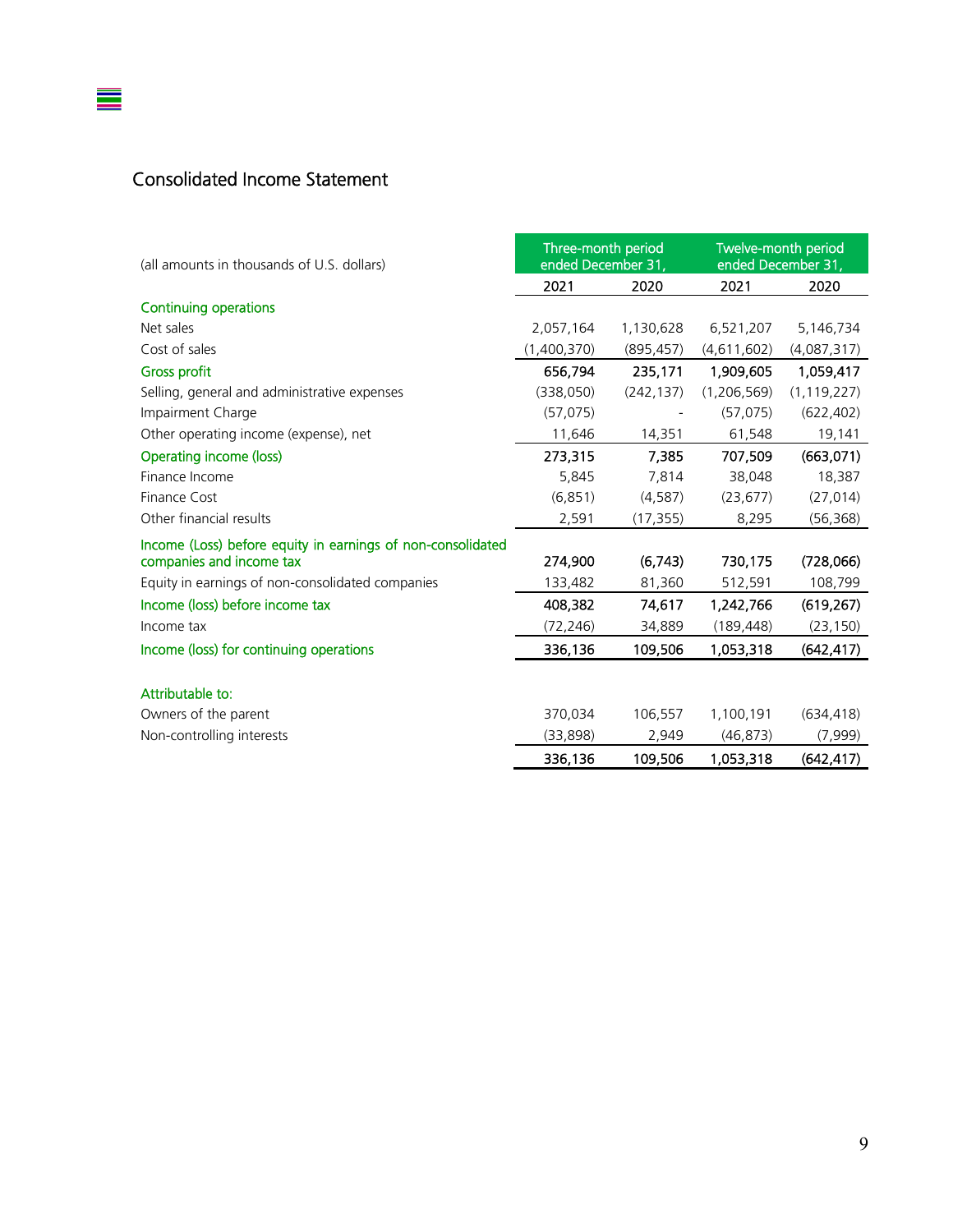# Consolidated Statement of Financial Position

 $\equiv$ 

| (all amounts in thousands of U.S. dollars)     |           | At December 31, 2021 | At December 31, 2020 |            |
|------------------------------------------------|-----------|----------------------|----------------------|------------|
| <b>ASSETS</b>                                  |           |                      |                      |            |
| Non-current assets                             |           |                      |                      |            |
| Property, plant and equipment, net             | 5,824,801 |                      | 6,193,181            |            |
| Intangible assets, net                         | 1,372,176 |                      | 1,429,056            |            |
| Right-of-use assets, net                       | 108,738   |                      | 241,953              |            |
| Investments in non-consolidated companies      | 1,383,774 |                      | 957,352              |            |
| Other investments                              | 320,254   |                      | 247,082              |            |
| Derivative financial instruments               | 7,080     |                      |                      |            |
| Deferred tax assets                            | 245,547   |                      | 205,590              |            |
| Receivables, net                               | 205,888   | 9,468,258            | 154,303              | 9,428,517  |
| <b>Current assets</b>                          |           |                      |                      |            |
| Inventories, net                               | 2,672,593 |                      | 1,636,673            |            |
| Receivables and prepayments, net               | 96,276    |                      | 77,849               |            |
| Current tax assets                             | 193,021   |                      | 136,384              |            |
| Trade receivables, net                         | 1,299,072 |                      | 968,148              |            |
| Derivative financial instruments               | 4,235     |                      | 11,449               |            |
| Other investments                              | 397,849   |                      | 872,488              |            |
| Cash and cash equivalents                      | 318,127   | 4,981,173            | 584,681              | 4,287,672  |
| <b>Total assets</b>                            |           | 14,449,431           |                      | 13,716,189 |
| <b>EQUITY</b>                                  |           |                      |                      |            |
| Capital and reserves attributable to owners of |           |                      |                      |            |
| the parent                                     |           | 11,960,578           |                      | 11,262,888 |
| Non-controlling interests                      |           | 145,124              |                      | 183,585    |
| <b>Total equity</b>                            |           | 12,105,702           |                      | 11,446,473 |
| <b>LIABILITIES</b>                             |           |                      |                      |            |
| Non-current liabilities                        |           |                      |                      |            |
| Borrowings                                     | 111,432   |                      | 315,739              |            |
| Lease liabilities                              | 82,694    |                      | 213,848              |            |
| Deferred tax liabilities                       | 274,721   |                      | 254,801              |            |
| Other liabilities                              | 231,681   |                      | 245,635              |            |
| Provisions                                     | 83,556    | 784,084              | 73,218               | 1,103,241  |
| <b>Current liabilities</b>                     |           |                      |                      |            |
| Borrowings                                     | 219,501   |                      | 303,268              |            |
| Lease liabilities                              | 34,591    |                      | 43,495               |            |
| Derivative financial instruments               | 11,328    |                      | 3,217                |            |
| Current tax liabilities                        | 143,486   |                      | 90,593               |            |
| Other liabilities                              | 203,725   |                      | 202,826              |            |
| Provisions                                     | 9,322     |                      | 12,279               |            |
| Customer advances                              | 92,436    |                      | 48,692               |            |
| Trade payables                                 | 845,256   | 1,559,645            | 462,105              | 1,166,475  |
| <b>Total liabilities</b>                       |           | 2,343,729            |                      | 2,269,716  |
| <b>Total equity and liabilities</b>            |           | 14,449,431           |                      | 13,716,189 |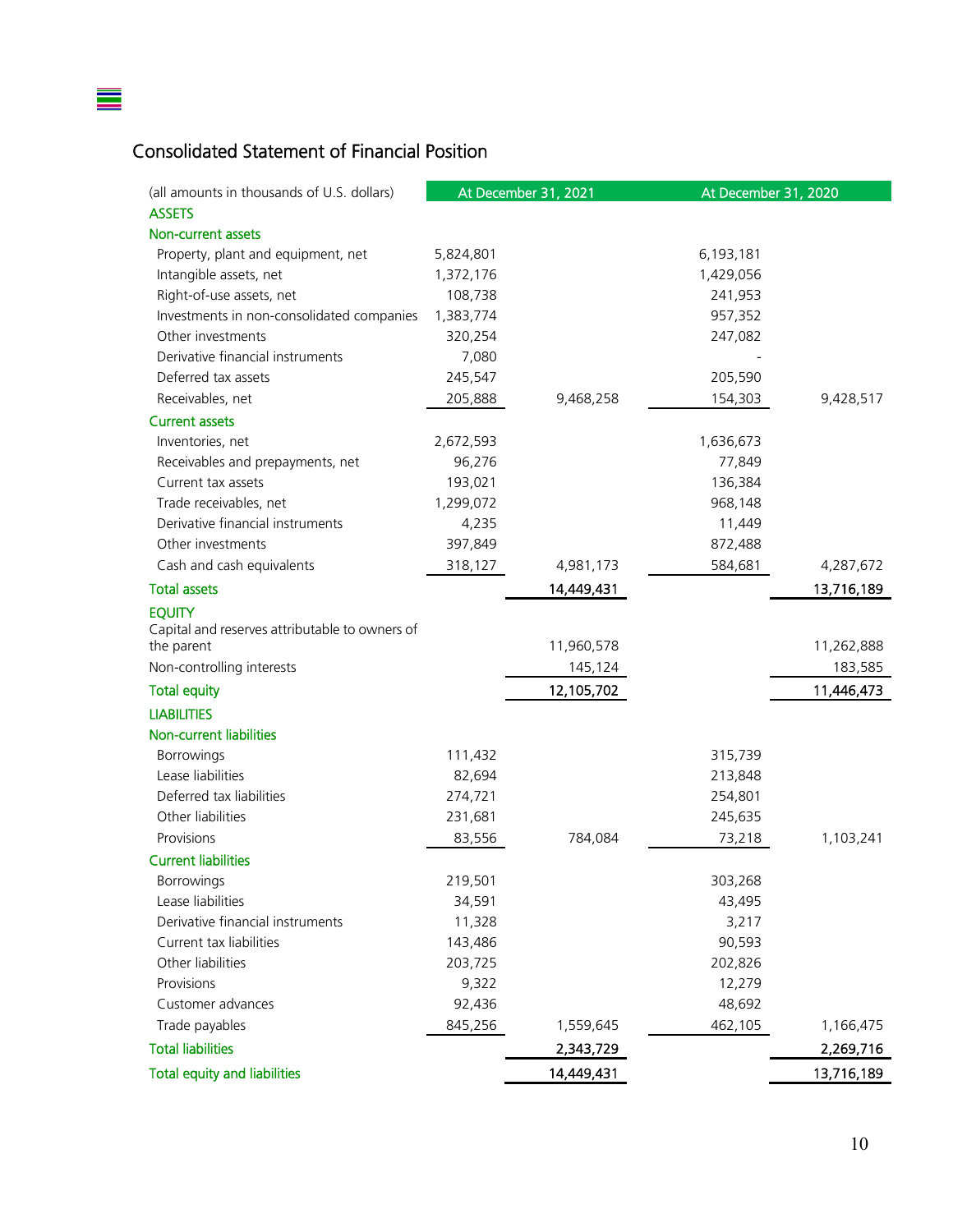# Consolidated Statement of Cash Flows

 $\equiv$ 

|                                                                                  | Three-month period<br>ended December 31, |                     | Twelve-month period<br>ended December 31, |                         |
|----------------------------------------------------------------------------------|------------------------------------------|---------------------|-------------------------------------------|-------------------------|
| (all amounts in thousands of U.S. dollars)                                       | 2021                                     | 2020                | 2021                                      | 2020                    |
| Cash flows from operating activities                                             |                                          |                     |                                           |                         |
| Income (loss) for the period                                                     | 336,136                                  | 109,506             | 1,053,318                                 | (642, 417)              |
| Adjustments for:                                                                 |                                          |                     |                                           |                         |
| Depreciation and amortization                                                    | 152,160                                  | 185,024             | 594,721                                   | 678,806                 |
| Impairment charge                                                                | 57,075                                   |                     | 57,075                                    | 622,402                 |
| Income tax accruals less payments                                                | 23,972                                   | (59, 631)           | 35,602                                    | (117, 214)              |
| Equity in earnings of non-consolidated companies                                 | (133, 482)                               | (81, 360)           | (512, 591)                                | (108, 799)              |
| Interest accruals less payments, net                                             | 1,174                                    | (2,080)             | (11, 363)                                 | (538)                   |
| Changes in provisions                                                            | (6,835)                                  | (3, 192)            | 7,381                                     | (13, 175)               |
| Result of sale of subsidiaries                                                   | (6, 768)                                 |                     | (6, 768)                                  |                         |
| Changes in working capital                                                       | (373, 195)                               | (38,074)            | (1,045,907)                               | 1,059,135               |
| Currency translation adjustment and others                                       | (4,207)                                  | 29,261              | (52, 393)                                 | 42,183                  |
| Net cash provided by operating activities                                        | 46,030                                   | 139,454             | 119,075                                   | 1,520,383               |
| Cash flows from investing activities                                             |                                          |                     |                                           |                         |
| Capital expenditures                                                             | (68, 647)                                | (38, 166)           | (239, 518)                                | (193, 322)              |
| Changes in advance to suppliers of property, plant and                           |                                          |                     |                                           |                         |
| equipment                                                                        | (655)                                    | (1,857)             | (5,075)                                   | (1,031)                 |
| Proceeds from sale of subsidiaries, net of cash                                  | 24,332                                   |                     | 24,332                                    |                         |
| Acquisition of subsidiaries, net of cash acquired                                |                                          |                     |                                           | (1,025,367)             |
| Investment in companies under cost method                                        |                                          |                     | (692)                                     |                         |
| Proceeds from disposal of property, plant and equipment<br>and intangible assets | 8,380                                    | 2,710               | 22,735                                    | 14,394                  |
| Dividends received from non-consolidated companies                               | 26,798                                   |                     | 75,929                                    | 278                     |
| Changes in investments in securities                                             | 111,763                                  | (323, 988)          | 390,186                                   | (887, 216)              |
| Net cash provided (used in) by investing activities                              | 101,971                                  | (361, 301)          | 267,897                                   | (2,092,264)             |
|                                                                                  |                                          |                     |                                           |                         |
| Cash flows from financing activities                                             |                                          |                     |                                           |                         |
| Dividends paid                                                                   | (153, 469)                               | (82, 637)           | (318, 744)                                | (82, 637)               |
| Dividends paid to non-controlling interest in subsidiaries                       |                                          | (5,301)             | (3, 355)                                  | (5,301)                 |
| Changes in non-controlling interests                                             |                                          |                     |                                           | 2                       |
| Payments of lease liabilities                                                    | (10, 252)                                | (12, 740)           | (48, 473)                                 | (48, 553)               |
| Proceeds from borrowings                                                         | 267,970                                  | 99,804              | 843,668                                   | 658,156                 |
| Repayments of borrowings                                                         | (446, 728)                               | (198, 834)          | (1, 121, 053)                             | (896, 986)              |
| Net cash used in financing activities                                            | (342, 479)                               | (199, 707)          | (647, 957)                                | (375, 319)              |
|                                                                                  |                                          |                     |                                           |                         |
| Decrease in cash and cash equivalents                                            | (194, 478)                               | (421, 554)          | (260, 985)                                | (947, 200)              |
| Movement in cash and cash equivalents                                            |                                          |                     |                                           |                         |
| At the beginning of the year                                                     | 513,665                                  | 1,004,398           | 584,583                                   | 1,554,275               |
| Effect of exchange rate changes<br>Decrease in cash and cash equivalents         | (1, 120)<br>(194, 478)                   | 1,739<br>(421, 554) | (5, 531)<br>(260, 985)                    | (22, 492)<br>(947, 200) |
| At December 31,                                                                  | 318,067                                  | 584,583             | 318,067                                   | 584,583                 |
|                                                                                  |                                          |                     |                                           |                         |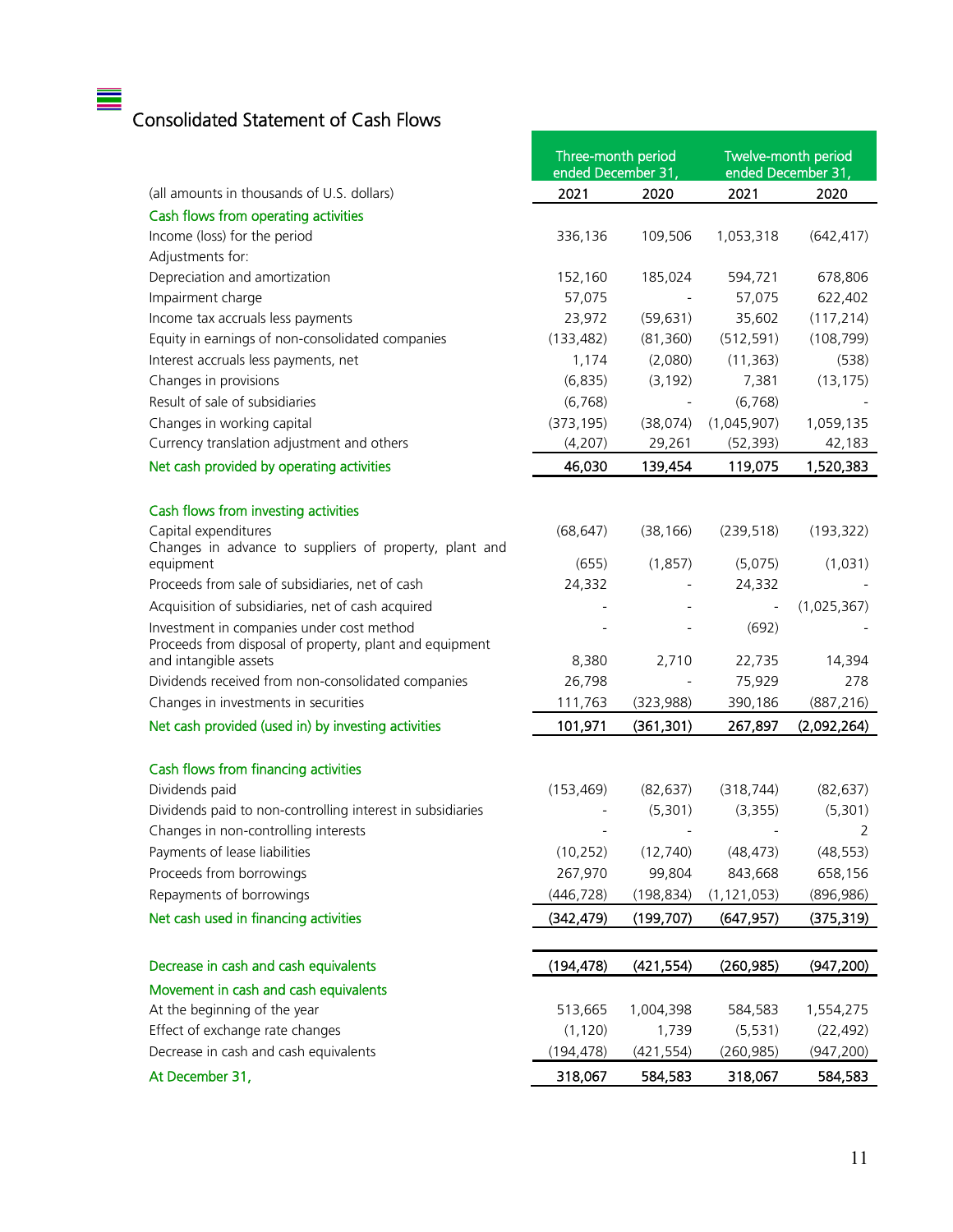#### Exhibit I – Alternative performance measures

#### EBITDA, Earnings before interest, tax, depreciation and amortization.

EBITDA provides an analysis of the operating results excluding depreciation and amortization and impairments, as they are non-cash variables which can vary substantially from company to company depending on accounting policies and the accounting value of the assets. EBITDA is an approximation to pre-tax operating cash flow and reflects cash generation before working capital variation. EBITDA is widely used by investors when evaluating businesses (multiples valuation), as well as by rating agencies and creditors to evaluate the level of debt, comparing EBITDA with net debt.

EBITDA is calculated in the following manner:

EBITDA= Operating results + Depreciation and amortization + Impairment charges/(reversals).

| (all amounts in thousands of U.S. dollars) | Three-month period ended<br>December 31, |         | Twelve-month period ended<br>December 31, |            |  |  |
|--------------------------------------------|------------------------------------------|---------|-------------------------------------------|------------|--|--|
|                                            | 2021                                     | 2020    | 2021                                      | 2020       |  |  |
| Operating income (Loss)                    | 273,315                                  | 7.385   | 707.509                                   | (663, 071) |  |  |
| Depreciation and amortization              | 152,160                                  | 185.024 | 594,721                                   | 678,806    |  |  |
| Impairment                                 | 57.075                                   |         | 57.075                                    | 622,402    |  |  |
| <b>EBITDA</b>                              | 482,550                                  | 192,409 | 1,359,305                                 | 638,137    |  |  |

#### Net Cash / (Debt)

This is the net balance of cash and cash equivalents, other current investments and fixed income investments held to maturity less total borrowings. It provides a summary of the financial solvency and liquidity of the company. Net cash / (debt) is widely used by investors and rating agencies and creditors to assess the company's leverage, financial strength, flexibility and risks.

Net cash/ debt is calculated in the following manner:

Net cash= Cash and cash equivalents + Other investments (Currentand Non-Current)+/-Derivatives hedging borrowings and investments – Borrowings(Current and Non-Current)

| (all amounts in thousands of U.S. dollars)     | At December 31, |           |  |
|------------------------------------------------|-----------------|-----------|--|
|                                                | 2021            | 2020      |  |
| Cash and cash equivalents                      | 318,127         | 584,681   |  |
| Other current investments                      | 397,849         | 872,488   |  |
| Non-current investments                        | 312,619         | 239,422   |  |
| Derivatives hedging borrowings and investments | 2.325           | 7,869     |  |
| <b>Current Borrowings</b>                      | (219,501)       | (303,268) |  |
| Non-current borrowings                         | (111, 432)      | (315,739) |  |
| Net cash / (debt)                              | 699.987         | 1,085,453 |  |